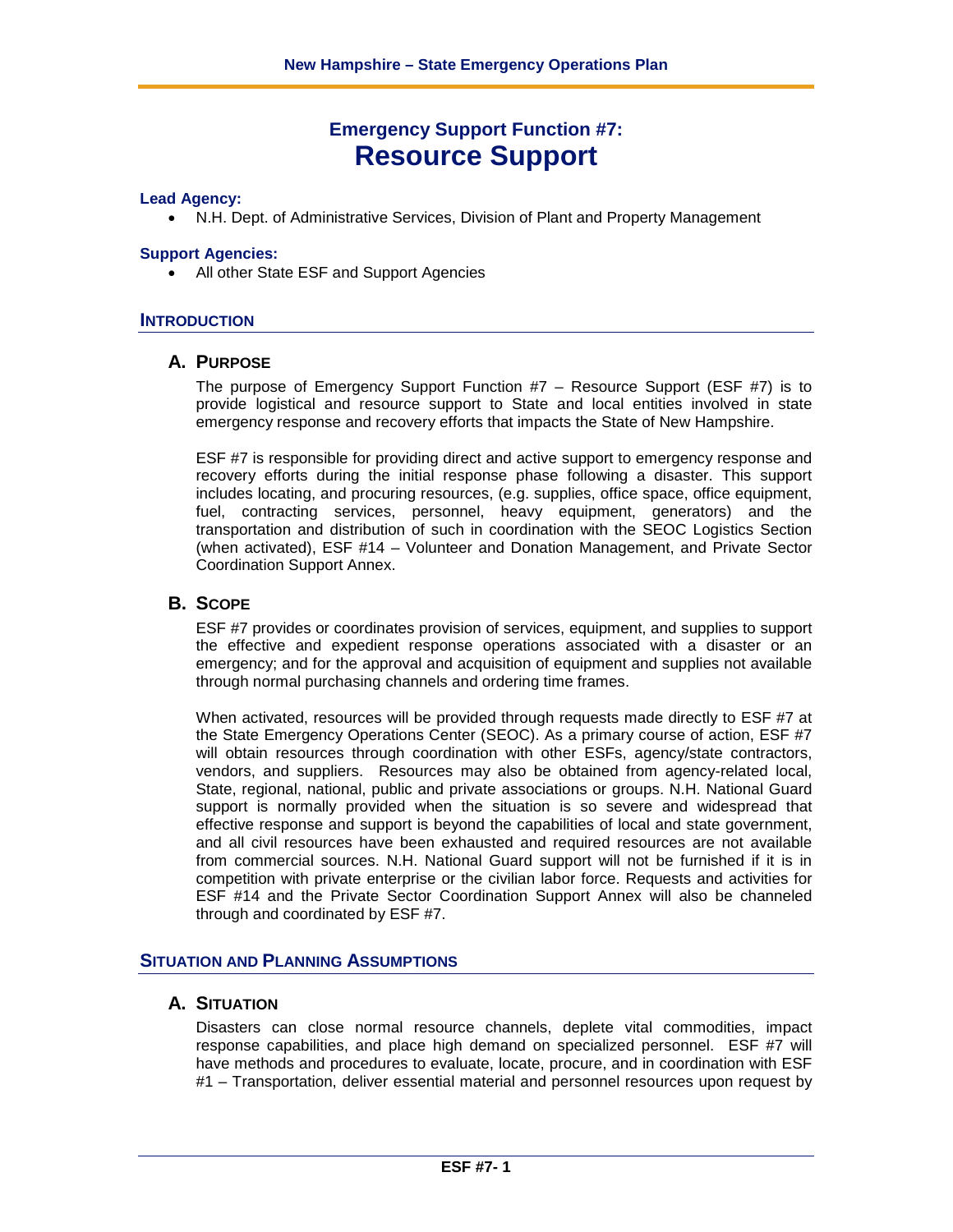state and local officials. Working with ESF #14 and the Private Sector, resources may also be procured from the public and private sector.

The N.H. National Guard plays a vital role in the provision of personnel, equipment, subject matter experts and resources to the State of New Hampshire in time of emergency or disaster. Upon request to The Adjutant General (TAG) from the Governor or designee, the N.H. National Guard may be activated to support state efforts through mission assignments. Because of the support the N.H. National Guard can provide, it will function as a key support agency for ESF #7 and all requests for its support will be channeled through ESF #7 in the SEOC validated and resourced appropriately.

# **B. PLANNING ASSUMPTIONS**

- **1.** Local jurisdictions will expend resources at the local and regional (mutual aid) level prior to making a request from the State.
- **2.** State response and recovery operations require the expertise, personnel and equipment from a variety of different agencies, organizations and sources.
- **3.** Disasters and emergency situations often disrupt normal distribution channels and/or affect normal procurement and requisition processes and timetables.
- **4.** Requests for state resources will be made through the Mission Assignment Coordinator or directly through the Logistics Section in the SEOC.
- **5.** State agencies will maintain accurate inventories of their resources.
- **6.** Local Emergency Managers will maintain inventories and have a working knowledge of the resources readily available within their jurisdictions.
- **7.** Documenting the time equipment was transferred, rented, leased or otherwise used, will be done by both the donating and receiving Local or State.
- **8.** Expenses related to purchases or leases made through ESF #7 will be the responsibility of the receiving Local or State agency.
- **9.** Where possible, each level of government will utilize and track resources using the resource typing as outlined by the National Incident Management System (NIMS).
- **10.** Functional Needs Population Emergencies can intensify an individual's limitations through the loss or temporary separation of durable medical supplies and specialized equipment or due to the stress brought on by the incident.

# **CONCEPT OF OPERATIONS**

# **A. GENERAL**

- **1.** ESF #7 will be organized and operate as a team. Close coordination will be maintained with the Mission Assignment Coordinator and the Private Sector Coordination and ESF #14.
- **2.** Status of committed and uncommitted resources will be continuously tracked during SEOC activation.
- **3.** Unified Command will be used to the greatest extent possible to manage ESF #7 assets in the field due to the number and variety of government and private sector organizations that may be involved.
- **4.** Coordinating with all supporting agencies will be ongoing to ensure operational readiness of ESF #7.
- **5.** Local Jurisdictions' Mutual aid agreements will be activated and utilized prior to requesting ESF #7 activities from the State.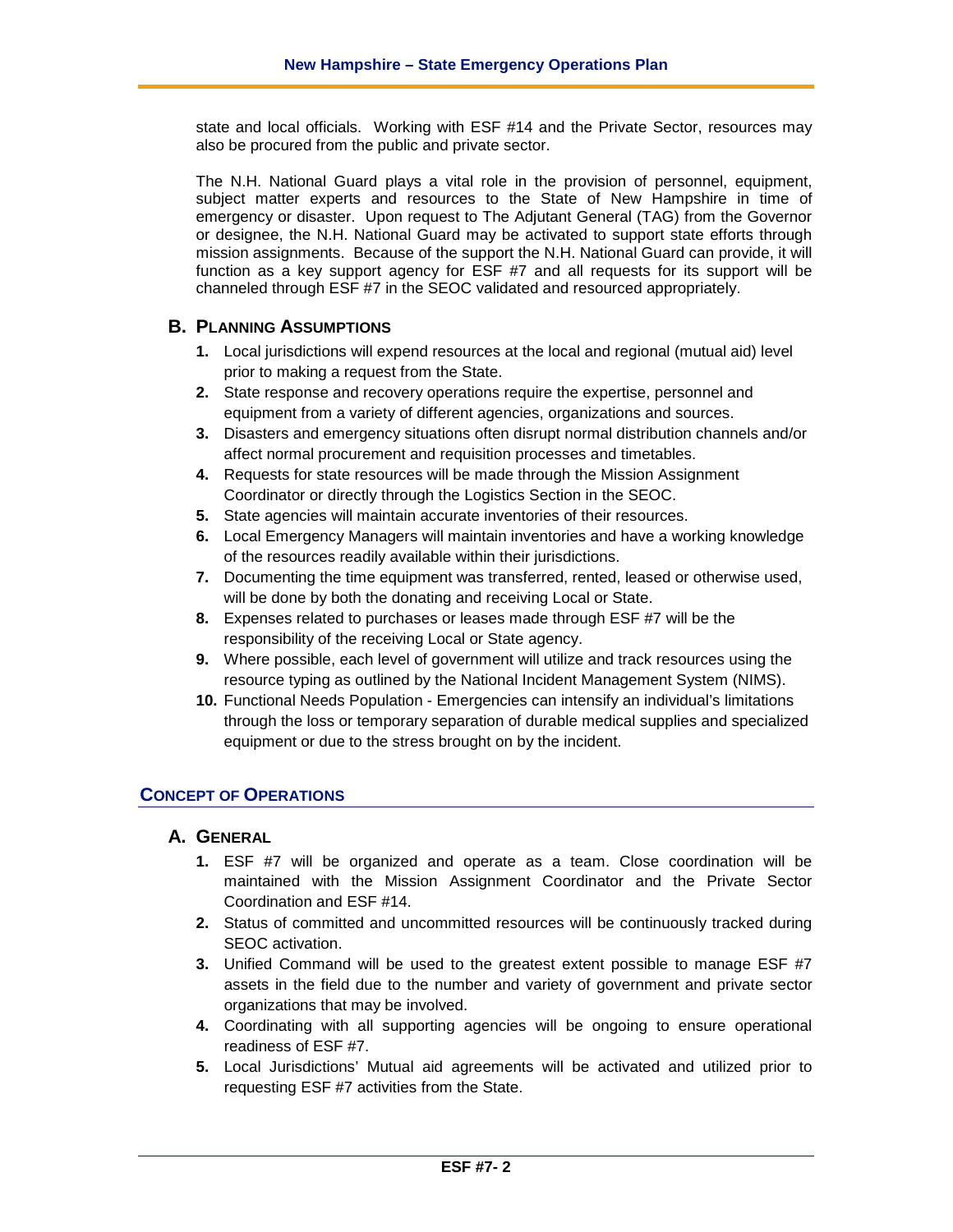- **6.** All procurements made in support of the state emergency response will be made in accordance with current state laws and regulations. All procurement actions made at the request of state emergency response agencies in support of the SEOP will be made in accordance with state statutory and administrative requirements and will be accomplished using appropriate state procurement and reimbursement procedures.
- **7.** To the extent practicable, state contracts will be established with commercial vendors to ensure expedient emergency purchases.
- **8.** Resources necessary to save lives will receive first priority.
- **9.** The primary source of equipment, supplies, and personnel shall be from existing state-owned resources and local sources outside the impacted area. Support which cannot be provided from these sources will be obtained through commercial and/or donated sources.
- **10.** Personnel requests will be used to supplement but not supplant state resources.
- **11.** If criminal or terrorist activity is suspected in connection with the event, the NH State Police will be advised immediately, if not already involved in the incident.

# **B. ORGANIZATION**

- **1. Organizational Chart (Command & Control):** ESF #7 shall function under the direction and control of the SEOC Logistics Chief. **(***See Organizational Chart in SEOP Base Plan. Chapter IV.4.d.)***.** ESF #7 will coordinate activities of ESF #14 and Private Sector Coordination Support.
- **2. Operational Facilities/Sites/Activities:** ESF #7 may have to establish, direct and/or participate in several emergency teams, and/or coordinate the establishment of several emergency facilities simultaneously (in-state or in another state through mutual aid). Sites include, but are not limited to, the SEOC and those facilities designated for evacuation, staging, reception and sheltering.

#### a. **Mobilization Centers**

- i. A designated location at which federal or state resources are received and pre-positioned for deployment to logistic staging areas, distribution points, or directly to an incident site. Federal assets consisting of pre-stocked equipment (e.g., emergency generators and refrigerated vans) and supplies (e.g. food, water, and personal hygiene items) will usually be deployed to a mobilization center.
- b. **Logistics Staging Areas**
	- i. Designated state locations normally near the impacted area at which resources will be received, classified, and prepared for delivery to distribution points or directly to an incident site. N.H. National Guard armories located throughout the State have been utilized as logistic staging areas.
- c. **Commodity Points of Distribution (C-PODs)**
	- i. Designated locations normally in the impact area at which resources will be turned over to local authorities for distribution. State assets may be used to augment distribution point operations.
- d. **State Emergency Operations Center Mission Tasking**
	- i. When a request for assistance is received by ESF #7 directly from a support agency or through the incident Mission Assignment Coordinator, the ESF #7 representative will provide it to the agency or agencies that have the most appropriate resources and expertise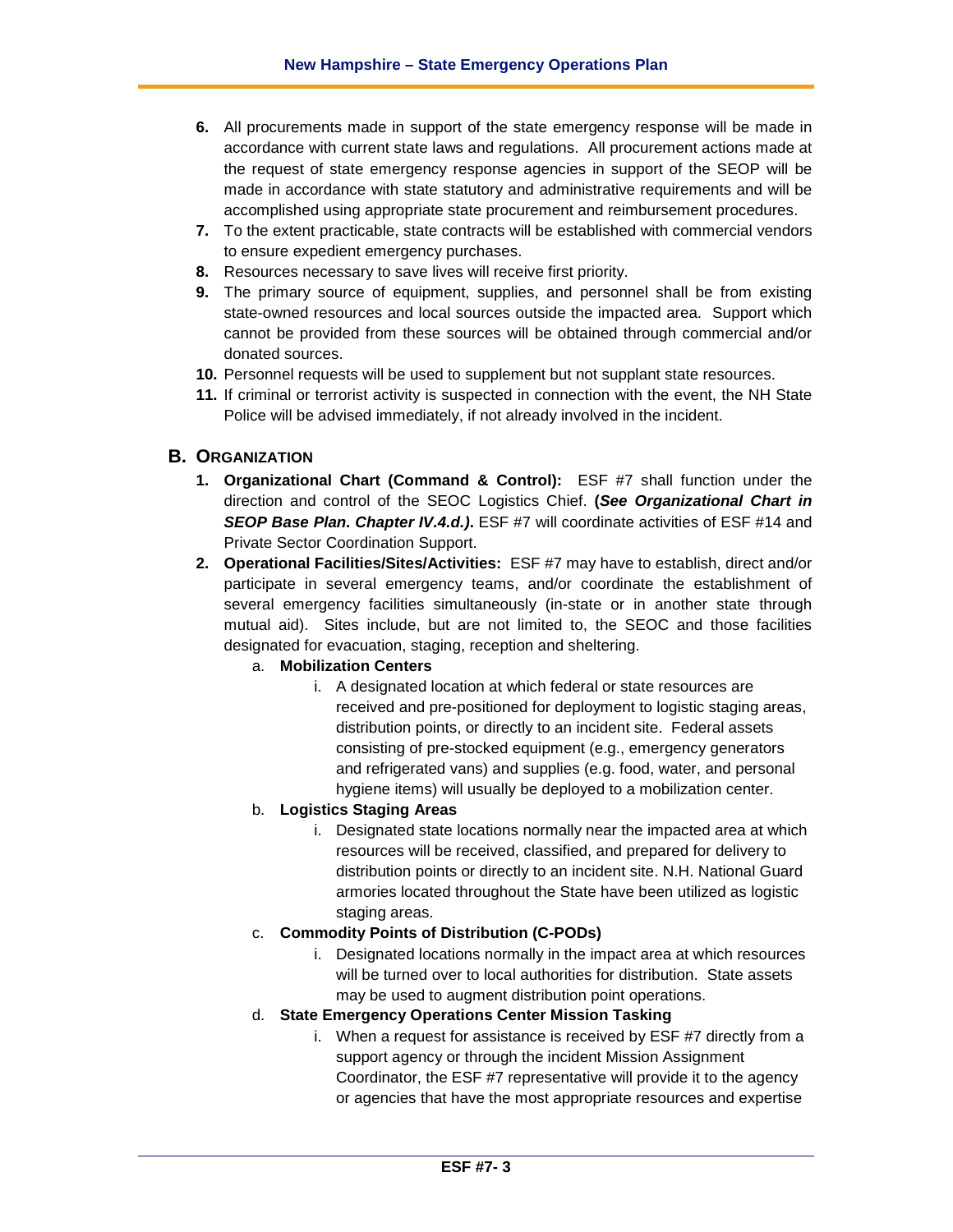to accomplish the task or seek to secure the resource through a state contract, local vendor or the N.H. National Guard. Coordination with ESF #14 and Private Sector Coordination Support Annex should also occur to help identify potential resources. All requests and their status will be recorded on WebEOC.

### e. **Specialized and Mutual Aid Teams**

i. Specialized local, Federal and Mutual Aid teams (including volunteer and private teams, EMAC, IEMAC) can be brought in as resources if the proper channels for requesting assistance are followed. Proper declarations would be required and requests should be made on an executive level to mobilize, as appropriate. It will be up to the Local Incident Commander, in consultation with the ESF #7 representative in the SEOC to make the determination when and to what extent to utilize volunteer organizations in activities.

#### f. **Contracts and Contractors**

i. Resources that are available through ESF #7 may, at times, best be obtained through a contractor. Agency(ies) contracts may be utilized or access to State of New Hampshire or private sector contracts may be made through coordination with ESF #7. Contractual personnel may not be used to supplant state assets/resources.

#### g. **Federal Resources**

i. When ESF #7 foresees or has a need for resources not otherwise available, action will be taken to secure such resources through the *National Response Framework* (NRF) or some other federal source. Normally, an action to secure a resource from a federal source would be coordinated with/through the State Coordinating Officer and/or the Federal Coordinating Officer.

#### **3. Policies**

- a. Actions initiated under ESF #7 are coordinated and conducted cooperatively with State and local incident management officials and with private entities, through coordination with the SEOC, as appropriate. Each supporting agency is responsible for managing its respective assets and resources after receiving direction from the appropriate ESF Lead Agency.
- b. Actions taken during an emergency are guided by and coordinated with state and local emergency preparedness and response officials, Department of Homeland Security officials, appropriate federal agencies, and existing agency internal policies and procedures.
- c. The organizations providing support for each incident coordinate with appropriate ESFs and other agencies, including the Safety Officer, to ensure appropriate use of volunteers and their health and safety and to ensure appropriate measures are in place to protect the health and safety of all workers.

# **PHASED ACTIVITIES**

# **A. PREVENTION ACTIVITIES**

These activities, focusing on the protection of life and property, are performed on an ongoing basis. They are also performed as a particular incident is on-going to help ensure additional incidents do not occur simultaneously.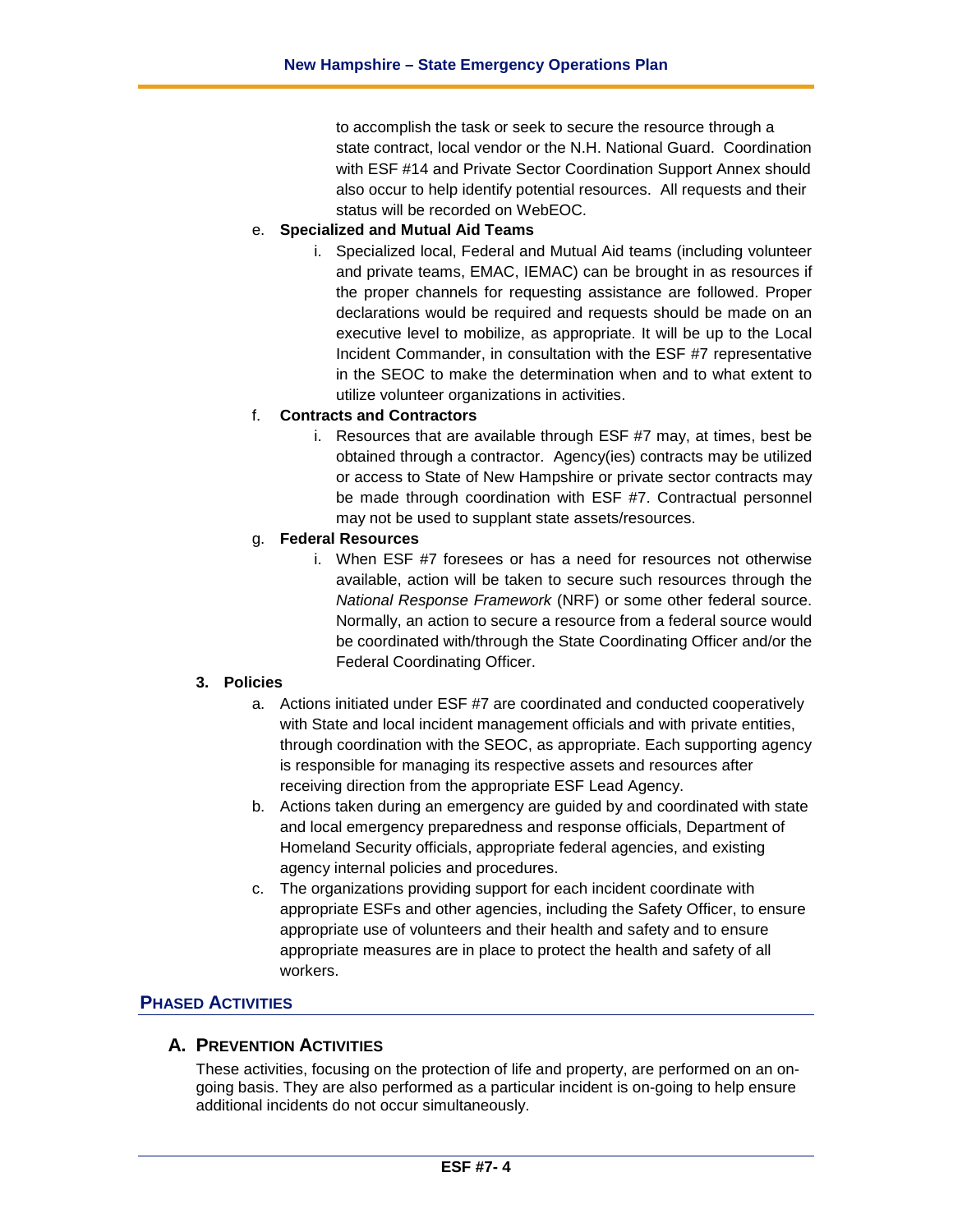# **B. PREPAREDNESS ACTIVITIES**

- **1.** Developing plans for the effective response of ESF #7 during an emergency incident.
- **2.** Identifying information that should be included in SEOC briefings, situation reports and/or action plans.
- **3.** Maintaining personnel, listings and resource contacts in a state of readiness appropriate to existing and anticipated emergency conditions.
- **4.** Maintaining a system to recognize capabilities and credentials of associated agencies/personnel/equipment that may be needed in an emergency situation.
- **5.** Maintaining communications with associated Support Agencies and the N.H. National Guard to develop and carry out preparedness activities.
- **6.** Ensuring training and personnel rosters for assignment to the SEOC during activation. Preparing for sufficient personnel for an extended and/or 24-hour activation period.
- **7.** Maintaining records reflecting local or mutual aid capabilities.
- **8.** Ensuring standard procurement and reimbursing procedures are followed. Establishing and maintaining contracts where necessary. Current State payment procedures must be followed.
- **9.** Developing protocols and maintaining liaison with other consulting and incidentrelated or specific agencies, organizations and associations.
- **10.** Supporting the Emergency Management Assistance Compact (EMAC) and International Emergency Management Assistance Compact (IEMAC) including training of ESF on EMAC/IEMAC responsibilities, and pre-identification of assets, needs and resources that may be allocated to support other states/provinces.
- **11.** Annually reviewing the Department of Homeland Security Core Capabilities and integrating tasks as appropriate.
- **12.** ESF #7 personnel should be integrating NIMS principles in all planning.
- **13.** Participating, as requested, in HSEEP-compliant exercises, drills and training.

# **C. RESPONSE ACTIVITIES**

- **1.** Evaluating and fulfilling resource support requests for threatened/impacted area. Coordinating requests with SEOC Mission Assignment Coordinator.
- **2.** Anticipating impact and assessing initial reports to identify potential resource needs.
- **3.** Assigning and scheduling sufficient personnel to cover an activation of the SEOC for an extended period of time. Providing updates and briefings for any new personnel reporting for ESF #7 duty. Maintaining and updating WebEOC as appropriate for all ESF #7 agencies/activities.
- **4.** Planning and preparing a notification system to support deployment of resource personnel, as required.
- **5.** Planning for and establishing relief resources to replace or rotate with committed resources for extended operations.
- **6.** Maintaining a tracking system for all acquired resources, including management reports.
- **7.** Coordinating federal contracts and resource support as required or needed.
- **8.** Working with the SEOC Director and Operations Section Chief, develop ARFs (Action Report Forms FEMA) for submission, as necessary.
- **9.** Coordinating with the SEOC Director and Operations Chief on requests for activation of the N.H. National Guard.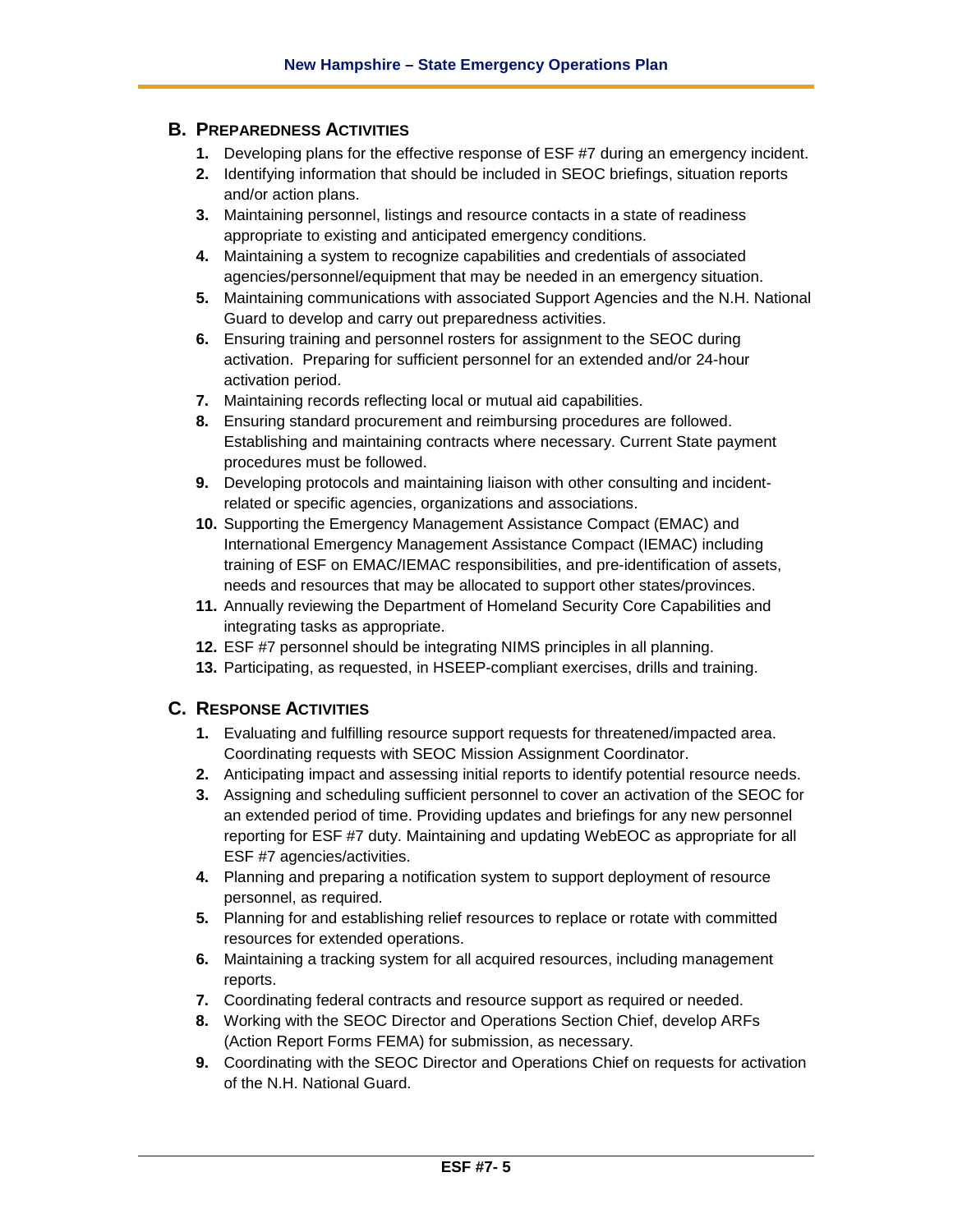- **10.** Maintaining inventory and availability of all state-owned facilities that may be utilized in an emergency.
- **11.** Implementing or developing state contracts to meet emergency needs, as required.
- **12.** Coordinating movement of equipment and personnel with ESF #1.
- **13.** Providing support for any Protective Action Requirements (PAR) the incident requires.
- **14.** Coordinating and preparing for arrival of federal assets, as requested. Planning and preparing the notifications systems to support the deployment of response personnel.
- **15.** Coordinating the location and use of storage sites as staging areas for the deployment of personnel, assets and materials (including food, equipment, medical supplies, etc.) into the affected area.
- **16.** Work with lead Recovery Support Functions agencies to support the evaluation probability and time period of the recovery phase for the event. If recovery phase is probable in the near future, start pre-planning for recovery actions.
- **17.** Continuing to update WebEOC and mission assignment tasking.
- **18.** Continuing to development of an "After-Action Report" for ESF #7.
- **19.** Coordinating the activation and support for Commodity Points of Distribution (C-POD).

# **D. RECOVERY ACTIVITIES:**

- **1.** Assigning and scheduling sufficient personnel to cover continued activation of the SEOC.
- **2.** Providing updates and briefings for any new personnel reporting for ESF #7 duty.
- **3.** Maintaining and updating WebEOC as appropriate for all ESF #7 agencies. Seeking information concerning projected date the SEOC will deactivate.
- **4.** Evaluating and tasking ESF #7 support requests for impacted areas. Continuing to coordinate activities and requests with partners, Support Agencies, Mission Assignment Coordinator and other ESFs.
- **5.** Coordinating appropriate records of work schedules and costs incurred by ESF #7 during the event.
- **6.** Continuing to maintain inventory of resources.
- **7.** Preparing for the arrival of and coordinating with FEMA ESF #7 personnel, if arrival has not previously occurred.
- **8.** Generating information to be included in SEOC briefings, situation reports, and/or action plans.
- **9.** Identifying and tracking any lost or damaged equipment.
- **10.** If mitigation and/or redevelopment phase is probable, start pre-planning actions with agency, State, and/or federal officials. Implement and monitor "After-Action Report" for ESF #7.

# **E. MITIGATION**

- **1.** Providing updates and briefings for any new personnel or agencies providing services under ESF #7.
- **2.** Evaluating the probability and time period of the mitigation and/or redevelopment phase for the event. Collaborating with other ESF agencies regarding mitigation and/or redevelopment activities that may need ESF #7 support. Beginning to plan for and providing support for mitigation and/or redevelopment activities that may begin before SEOC deactivation and continue for several months.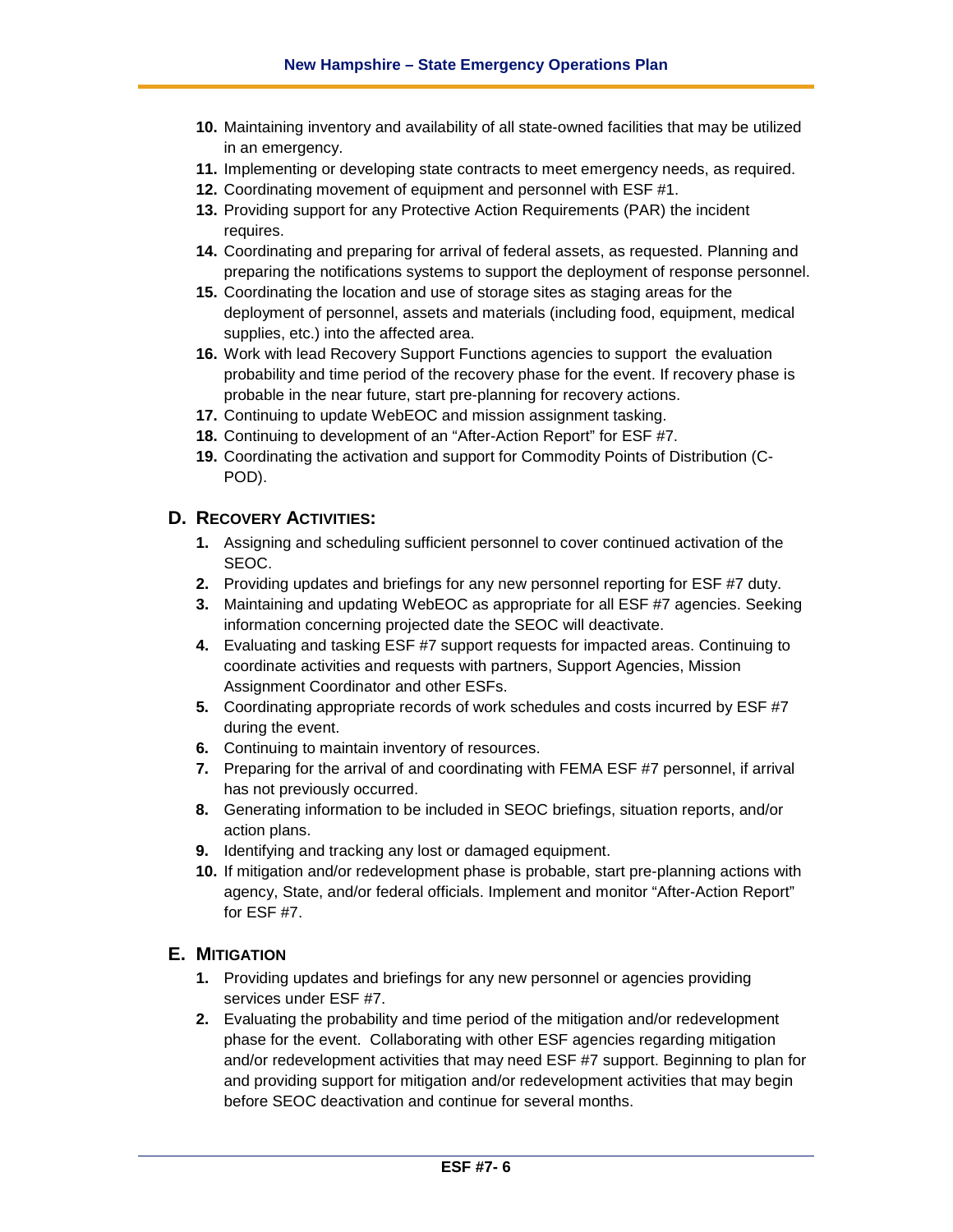- **3.** Supporting requests and directives resulting for the Governor and/or FEMA concerning mitigation and/or redevelopment activities. Probable requests and directives include establishing review and study teams, supporting local government contracting for mitigation and/or redevelopment needs, and other similar professional, technical, and administrative activities.
- **4.** Generating information to be included in SEOC briefings, situation reports, and/or action plans, as required.
- **5.** Implementing and monitoring the "After-Action Report" for ESF #7, including activities that may need to be incorporated into future activations and plans.

# **ROLES & RESPONSIBILITIES**

# **A. ACTIVITIES ASSOCIATED WITH FUNCTION:**

- **1.** All ESF #7 agencies will be providing available, trained personnel to serve as ESF #7 representatives in the SEOC, as capable. Maintaining and updating WebEOC as needed.
- **2.** All personnel have access to their agency's available and obtainable resources. The committed and uncommitted status of such resources is continuously tracked during an activation of the SEOC. All personnel have access to appropriate records and data that may be needed for an ESF #7 response (i.e., mutual aid compacts, facilities listings, maps, etc.).
- **3.** Participating in the evaluation and mission assignment of ESF #7 resource requests submitted to the SEOC including resources that are available through mutual-aid agreements, compacts, and/or FEMA.
- **4.** Supporting the development of situation reports and action plans for ESF #7 during activation of the SEOC.
- **5.** Providing Subject Matter Experts (SME's) as requested to support public notification and information and other emergency response activities.
- **6.** Assisting in revisions/updating of ESF #7 and other appropriate and related response/mitigation plans.
- **7.** Working with the Safety Officer to ensure the health and safety of response workers.

# **B. AGENCY SPECIFIC**

# **1. Lead Agency: Department of Administrative Services**

- a. ESF #7 administration, management, planning, training, preparedness, response, recovery, and mitigation/redevelopment activities. Ensuring worker safety.
- b. Assigning personnel to the ESF #7 duty schedule at the SEOC. Providing staff and resources necessary to evaluate impact assessment of the impacted area for potential resource needs.
- c. Identifying and training liaison team determining activation procedures, resource request evaluation and activation.
- d. Working with support agencies to assure maintenance and periodic updating/revision of ESF #7.
- e. Maintaining position logs and mission-tasking in WebEOC.
- f. Maintaining up-to-date information on state contracts, resources and state-owned facilities, including 24-hour points of contact.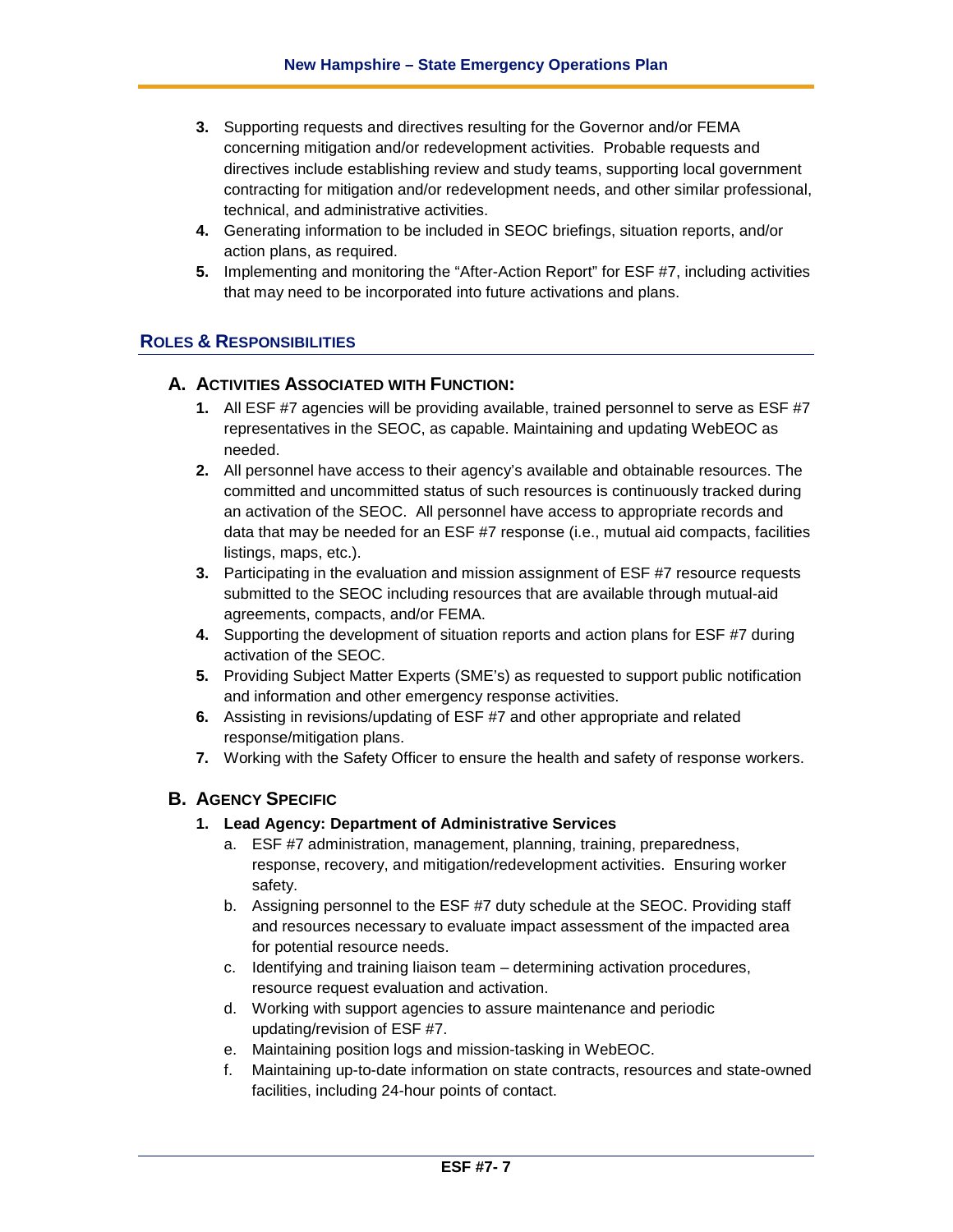- g. Providing technical assistance on resource requests/fulfillment to other ESFs and internal and external partners during emergencies/incidents, as requested.
- h. Maintaining inventory tracking system for resources requested and utilized during an emergency. Tracking expenses associated with resources utilized.
- i. Participating in HSEEP-compliant exercises/drills to test operating procedures. Provide appropriate training to meet ESF mission. Ensuring that all support personnel are included in appropriate training and exercise functions.
- j. Coordinating meetings and activations, as necessary, of the appropriate response–related personnel, agencies and partners. At such meetings, participants will discuss the operational preparedness and response actions necessary for ESF #7 coverage and responsibilities.

# **2. Support Agency: N.H. National Guard**

- a. Assigning resources to support activities of ESF mission and responsibilities.
- b. In radiological emergencies or incidents involving evacuation/re-entry, providing bus driver pool.
- c. Providing personnel and facilities for logistics support, staging areas, shelters, warehouses, and distribution sites as required.
- d. Assisting with emergency communications, public notification, evacuation, access control, monitoring of emergency workers, decontamination, medical services and re-entry assistance, as the need arises.
- e. Providing civilian support team (CST) field monitoring and decontamination.
- f. Assist with routing and transportation for response personnel, equipment, assets and evacuees, including those with special/functional needs.
- g. Maintaining position log in the SEOC, providing appropriate and pertinent information to appropriate ESF leads.
- h. Providing specialty trained personnel as required (including planning, command and control, etc.)
- i. Assisting with security (as specifically requested).
- j. In coordination with ESF #8 Health and Medical, assisting in provision of temporary morgue facilities.
- k. Providing emergency power and communications capabilities as requested and capable.
- l. Assisting in provision of potable water.
- m. Assisting in provision of short-term housing needs (tents, etc.)
- n. Maintaining a database of all state military transportation assets and facilities.
- o. Providing Standing Mission Sets to help identify capabilities in response to resource requests.
- p. Supporting the activation and operations of C-POD missions

# **C. COORDINATION WITH OTHER EMERGENCY SUPPORT FUNCTIONS:**

All ESFs will coordinate, as appropriate, with other ESF #7 by:

- **1.** Notifying partners of available resources, including those needed to meet specialized needs and requirements, including those through special contracts and mutual aid agreements.
- **2.** Providing availability of subject matter experts for specialized requirements.
- **3.** Coordinating all communications and messaging to the public through the PIO/JIC.
- **4.** Notifying the availability of facilities that may be used for parking, storage, collection and staging areas.

# **D. SEOP HAZARD-SPECIFIC INCIDENT ANNEXES WITH ESF #7 RESPONSIBILITIES:**

• Terrorism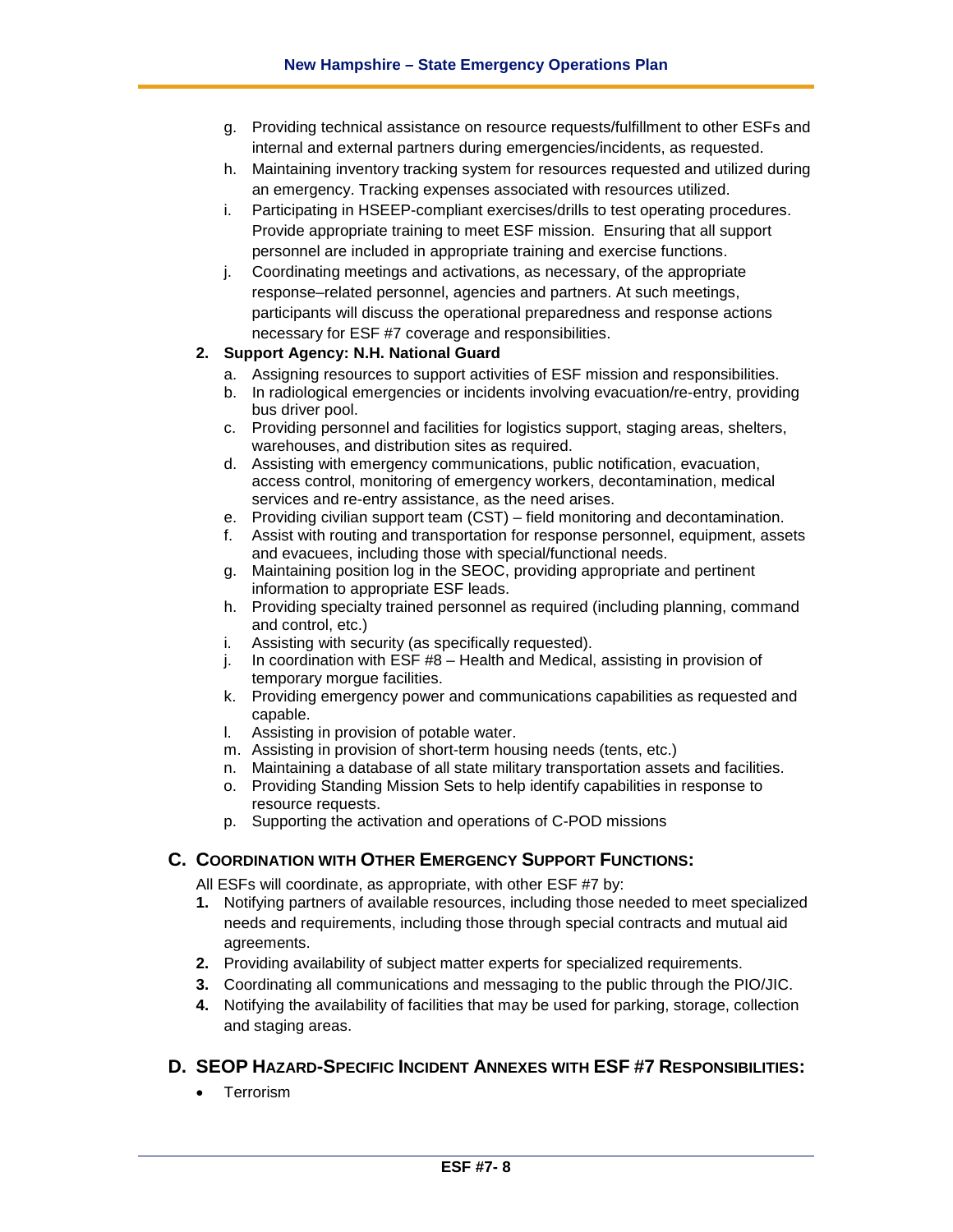- Radiological Incident at Nuclear Power Plant
- Hazardous Materials
- Public Health Emergency

# **FEDERAL RESPONSE INTERFACE/STATE & INTERNATIONAL MUTUAL AID**

When resource request activities exceed the capability of the State, with the approval of the Governor, the ESF #7 Lead Agency will coordinate activities with the Lead Federal Agency for ESF #7 under the provisions of the National Response Framework (NRF). Request will also be developed through the FEMA ARF system. State and International Mutual Aid agreements (EMAC/IEMAC, etc.) may also be activated as the situation warrants.

#### **ADMINISTRATION AND LOGISTICS**

# **A. POLICIES:**

- **1.** All agency and ESF Plans provide for administrative and logistical support necessary to maintain a 24-hour, 7 day a week sustained operation.
- **2.** Administrative and logistical support of operational field elements is the responsibility of each participating agency.
- **3.** Provision is made by each participating agency to record all resources used in support of the emergency operation and provide such information to the Finance and Administration Section for consolidation and recording.
- **4.** Participating agencies will be notified when threshold levels are reached for implementation of any federal assistance programs or requests from mutual aid compacts.

# **B. NOTIFICATION AND REPORTING:**

# **1. Notification**

- a. The N.H. State Police, a municipality or State Agency will notify HSEM that an incident has occurred, or has the potential to occur, that threatens or impacts an area of New Hampshire. HSEM will gather information for on-going situational awareness and notify ESFs, as appropriate.
- b. HSEM personnel will make the decision to activate the SEOC and determine level of activation.
- c. If SEOC activation is determined to be necessary, the HSEM Agency Liaison will notify the ESF Lead Agency of the activation and request designated personnel to report to the SEOC or to remain at operational readiness.
- d. The Lead Agency, or the SEOC Agency Liaison will then notify the appropriate Support/ Agencies and identify coverage/duty roster for the ESF desk in the SEOC. WebEOC will be utilized to provide continuous situational awareness.
- e. All ESF/Support agencies will make appropriate notifications to their appropriate regions, districts or local offices.
- f. The above notification process will be utilized for all phases of activation and activities in which ESF #7 will be involved.

# **2. Event Reporting**

a. Event and position logs should be maintained by each ESF in sufficient detail to provide historical data on activities taken during the event.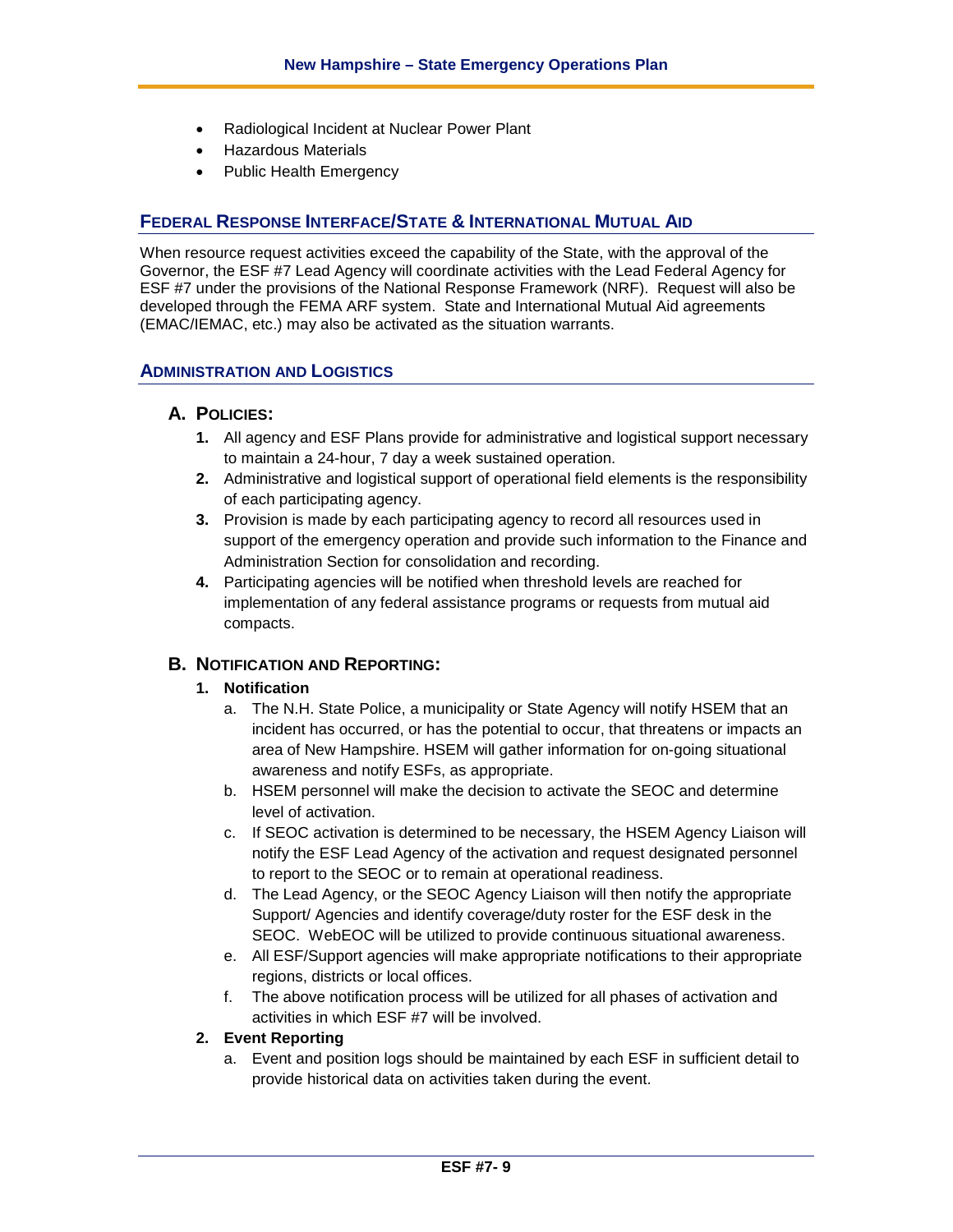- b. Agencies are also expected to keep their Lead Agency updated upon all activities and actions.
- c. The Lead Agency will be responsible for making periodic reports to their sections on activities taken by the ESF #7, in total, during the event and assure they are properly documented.
- d. All financial reporting will be done through the ESF #7 Lead Agency on behalf of their support agencies. All financial management documents must comply with standard accounting procedures and applicable agency, state and federal guidelines, rules, standards and laws.

### **3. Agreements/MOUs, etc.**

Lead and Support Agencies will maintain up-to-date agreements and Memorandums of Understanding, Letters of Agreement (MOU/LOA) with various other agencies, regions, states or countries, as appropriate. Each agency is responsible for keeping these documents updated and with appropriate points of contact. Support Agencies should keep the Lead Agency informed of any such agreements that may impact resources or capabilities during an emergency incident. The State of New Hampshire also maintains agreements and mutual aid compacts on behalf of various organizations. These may be activated as the situation warrants by ESF #7.

# **DEVELOPMENT, MAINTENANCE AND IMPLEMENTATION OF ESF/SEOP**

# **A. RESPONSIBILITIES**

Developing, maintaining and implementing of this ESF Appendix rests with the Lead Agency in consultation and collaboration with the Support Agencies.

# **B. CORRECTIVE ACTIONS**

Following each activation, exercise, etc. in which ESF #7 has been activated, an After-Action Report should be conducted by the Lead Agency with the appropriate Support Agencies. A Corrective Action/Improvement Plan should be developed and incorporated into the ESF #7 response activities when updated.

# **C. UPDATING & REVISION PROCEDURES**

The primary responsibility for the development and overall maintenance of the State Emergency Operations Plan belongs to HSEM. Assistance and input will be sought from all ESFs and Support Agencies.

Updating and maintaining of this ESF Appendix rests with the Lead Agency. Coordination, input and assistance should be sought from all the agencies involved in the ESF and appropriate Support activities. An annual review of the Appendix should be conducted with information provided to HSEM for incorporation into the next SEOP scheduled update. This does not preclude the incorporation of any changes immediately into the ESF #7 Appendix. If information collected is of serious enough nature to require immediate revision, HSEM will produce such a revision of the SEOP ahead of schedule.

# **I. ATTACHMENTS**

# **A. PLANS**

**1.** Maintained by Lead and Support Agencies